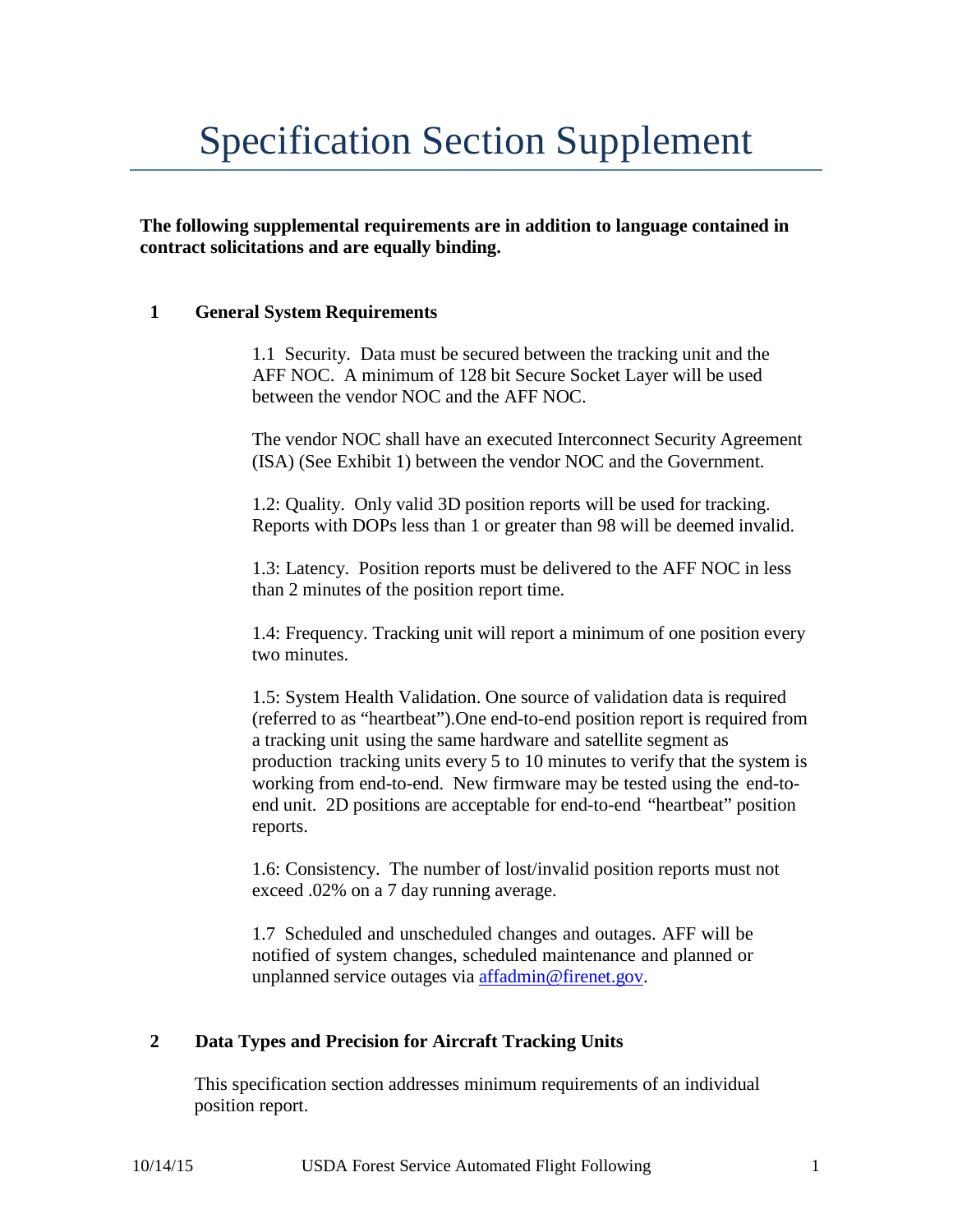The tracking unit must generate and calculate all positional data specified below from GPS. Data units may be reformatted at the vendor NOC before delivery to AFF NOC (e.g. Latitude /Longitude may be transmitted from tracking units in Degrees Minutes and Seconds to the vendor NOC, then reformatted to decimal degrees for delivery to AFF NOC).

1.8 (Equipment Serial Number) will be embedded in the position report by the tracking device. No lookup or pivot tables shall be used for this value when generating XML tag.

1.9 Date/Time will be the UTC time of the GPS position report.

1.10Latitude\* and Longitude\* will be decimal degrees.

1.11Altitude\* will be Meters from Mean Sea Level.

1.12Speed\* will be Meters per Second.

1.13Heading\* will be track over ground from True North reported in degrees.

\* Position data coordinate system will be Geodetic Latitude / Longitude, WGS 1984 datum. GPS and position report must be capable of reporting its position to with +- 100 Meters.

1.14Fix Type calculated by the GPS unit. Valid values are:

- $\bullet$  3D
- $\bullet$  2D
- Invalid

1.15Position Quality metrics can be any of the following combination of precision:

- Position Dilution of Precision (PDOP)
- Horizontal Dilution of Precision (HDOP)

1.16Table of data types and precision

| <b>Description</b>             | Data Type |
|--------------------------------|-----------|
| <b>Equipment Serial Number</b> | String    |
| Date Time                      | DateTime  |
| Latitude                       | Double    |
| Longitude                      | Double    |
| Speed                          | Integer   |
| Heading                        | Integer   |
| Altitude                       | Integer   |
| Fix Type                       | String    |
| <b>PDOP</b>                    | Integer   |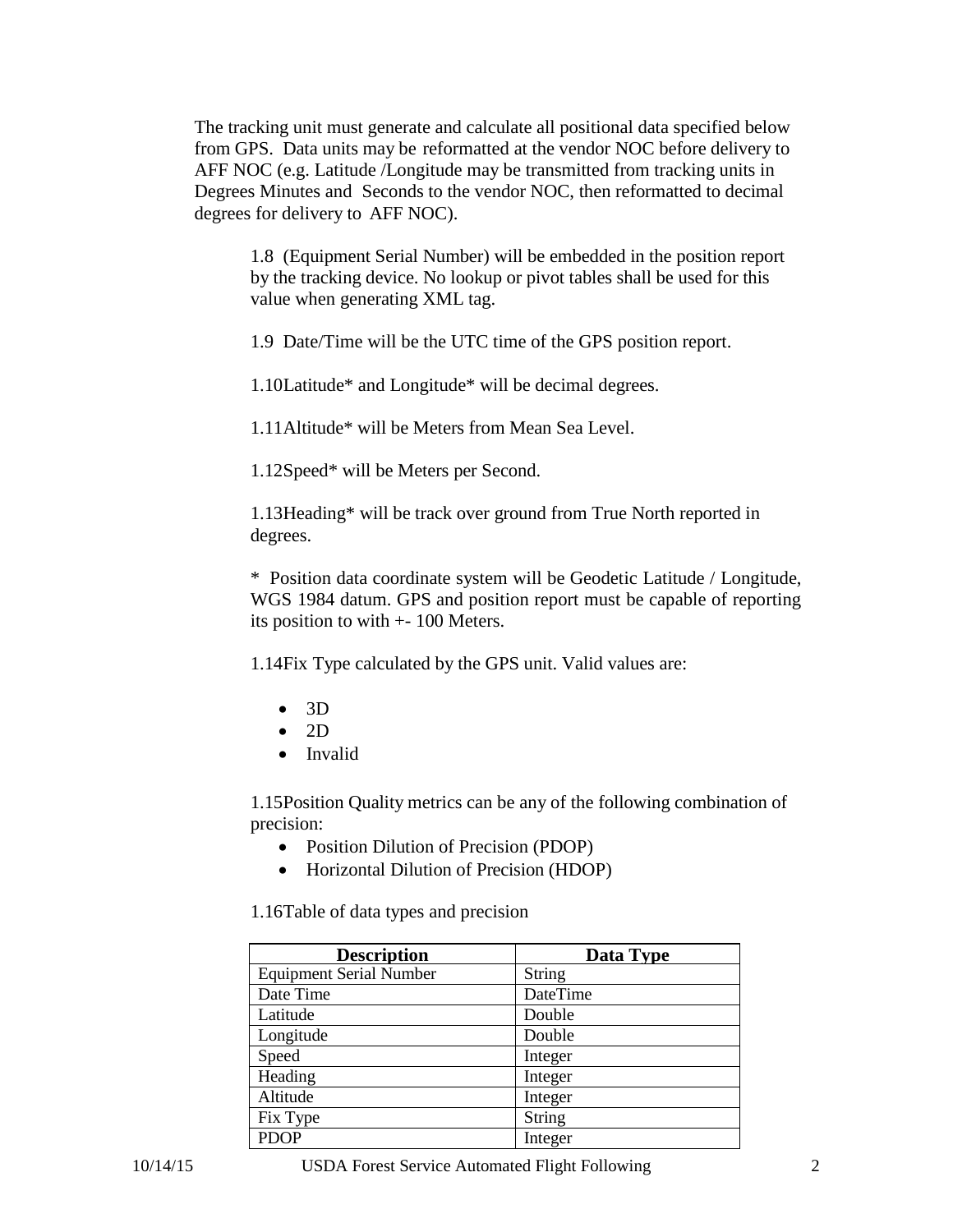| ---<br>$  -$ | ы<br>. .<br>⊣<br><br>◡▴ | $\mathbf{r}$ |
|--------------|-------------------------|--------------|
|--------------|-------------------------|--------------|

Real values may be rounded to create an Integer Value Type.

## **3 Data Storage, Delivery Method, Frequency**

This specification section addresses minimum requirements for the vendor's data center. (NOC)

1.17Storage. Data will be stored at the vendor NOC for a minimum of 14 days.

1.18Delivery Method. HTTPS will be used for data exchange. The request page will be username and password protected. Post method will be used to request data.

1.19Frequency. The AFF server will request data no more frequently than every 30 seconds.

1.20 Data Format. Data will be formatted into a well-formed XML document as defined in Exhibit 2. (Sample Query, Position Report, and Error XML document is in Exhibit 3.)

1.21Bandwidth. The vendor NOC must be able to deliver all position data over a 60 second interval in less than 30 seconds from time of request. AFF NOC will have three to six servers requesting position reports. AFF NOC data requests will not be synchronized.

1.22Vendor NOC must be operational 99.99% on a 7-day running average based on the vendor's heartbeat.